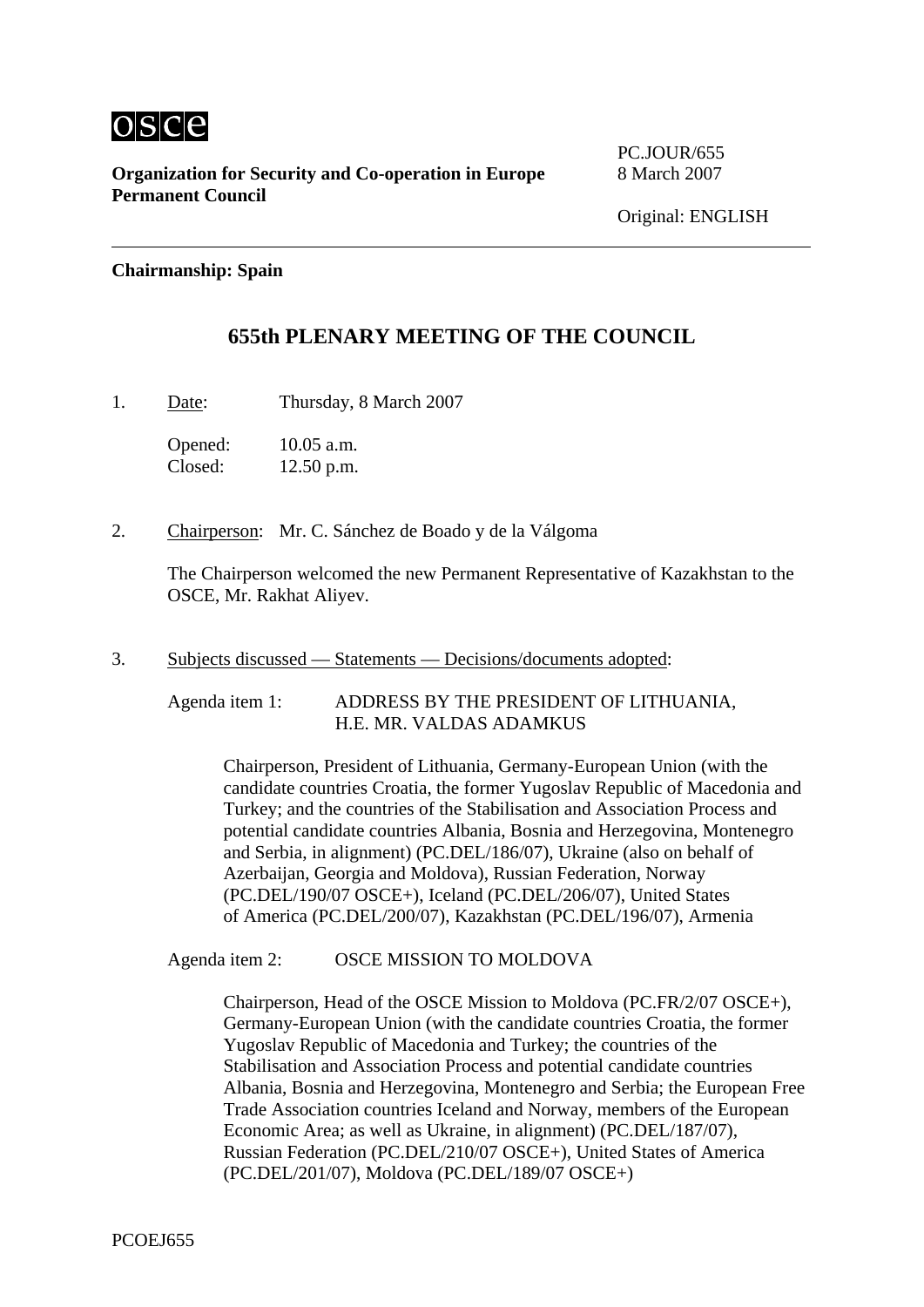Right of reply: Russian Federation, United States of America, Moldova

Agenda item 3: REVIEW OF CURRENT ISSUES

(a) *Adoption of Ministerial Council Decision No. 1/07 on the extension of the mandate of the OSCE Representative on Freedom of the Media*: Chairperson

The Chairperson informed the Permanent Council that the Chairman-in-Office, by a letter issued on 7 March 2007 (see the Annex to this journal), had announced the adoption, through a silence procedure, of the Ministerial Council decision on the extension of the mandate of the OSCE Representative on Freedom of the Media (see MC.DEC/1/07, the text of which is appended to this journal).

- (b) *"Local and parliamentary elections" in Abkhazia, Georgia, held on 11 February and 4 March 2007*: Germany-European Union (with the candidate countries Croatia, the former Yugoslav Republic of Macedonia and Turkey; the countries of the Stabilisation and Association Process and potential candidate countries Albania, Bosnia and Herzegovina, Montenegro and Serbia; the European Free Trade Association countries Iceland, Liechtenstein and Norway, members of the European Economic Area; as well as Moldova and Ukraine, in alignment) (PC.DEL/188/07), Ukraine (also on behalf of Azerbaijan, Georgia and Moldova), Canada, United States of America (PC.DEL/199/07), Russian Federation (PC.DEL/192/07 OSCE+)
- (c) *International Women's Day on 8 March 2007*: United States of America (PC.DEL/209/07), Canada (PC.DEL/191/07)
- (d) *Demonstrations in St. Petersburg, Russian Federation, on 3 March 2007*: United States of America, Russian Federation (PC.DEL/203/07 OSCE+)
- (e) *Address by the President of Kazakhstan to the people of Kazakhstan on 28 February 2007*: Kazakhstan (PC.DEL/197/07 OSCE+), Russian Federation (PC.DEL/193/07 OSCE+)
- (f) *Request by Kyrgyzstan for assistance in the area of border security and management*: Kyrgyzstan (PC.DEL/184/07 OSCE+), Secretary General, Turkey (*Chef de file* for border management and security)
- (g) *Selection process for the appointment of the OSCE High Commissioner on National Minorities*: Albania, Chairperson, Armenia, United States of America, Canada

## Agenda item 4: REPORT ON THE ACTIVITIES OF THE CHAIRMAN-IN-OFFICE

(a) *Announcement of the distribution of the written report on the activities of the Chairman-in-Office*: Chairperson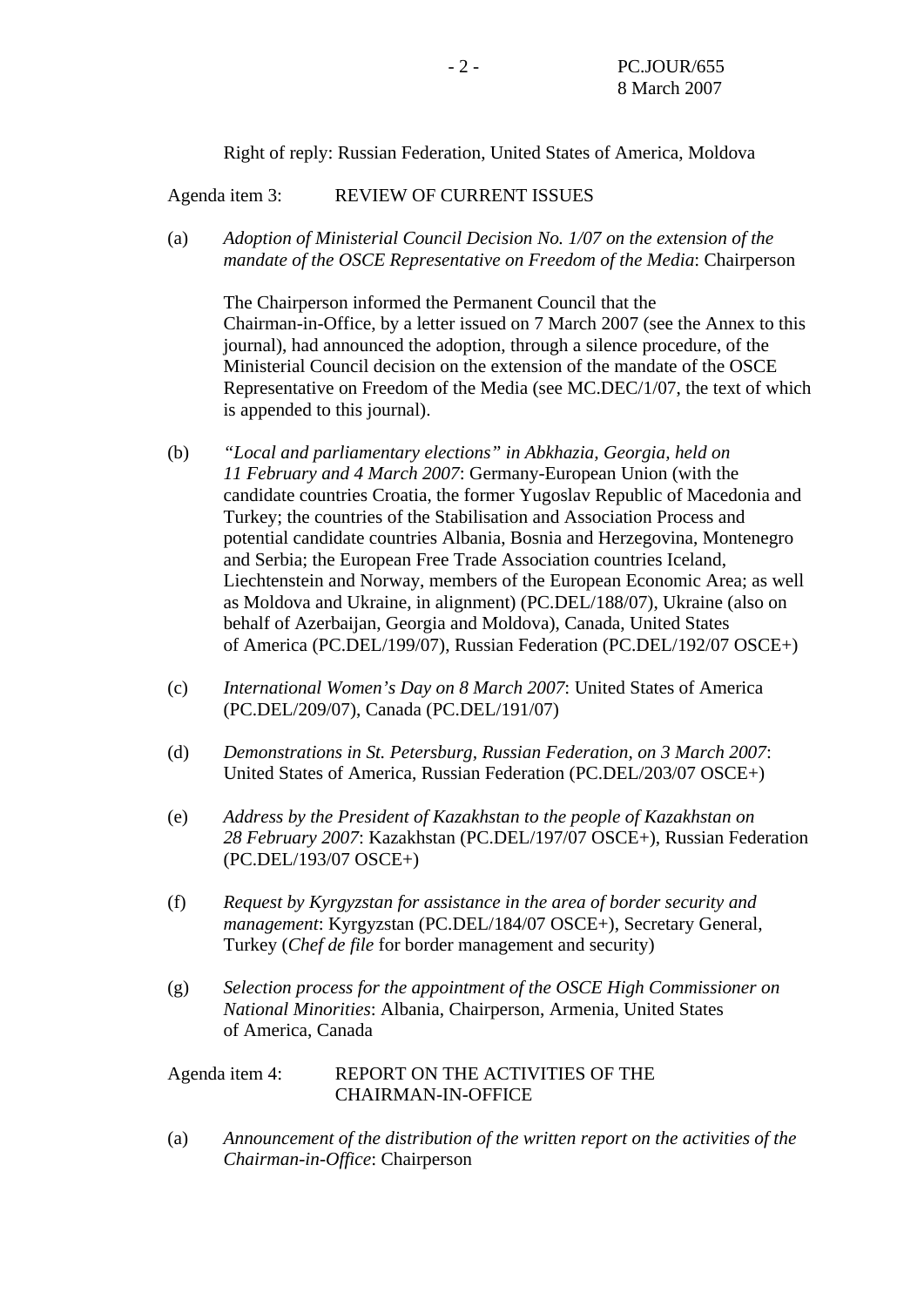(b) *Visit of the Chairman-in-Office to Belgrade and Priština*: Chairperson

Agenda item 5: REPORT OF THE SECRETARY GENERAL

- (a) *Visit of the Secretary General to Croatia*: Secretary General
- (b) *Visit of the Secretary General to Turkmenistan on 5 and 6 March 2007*: Secretary General

Agenda item 6: ANY OTHER BUSINESS

- (a) *Release of the Annual Country Reports for 2006 on Human Rights Practices*: United States of America (PC.DEL/208/07)
- (b) *Social event to be held in Vienna on 21 March 2007*: Chairperson
- 4. Next meeting:

Thursday, 8 March 2007, at 2.30 p.m., in the Neuer Saal